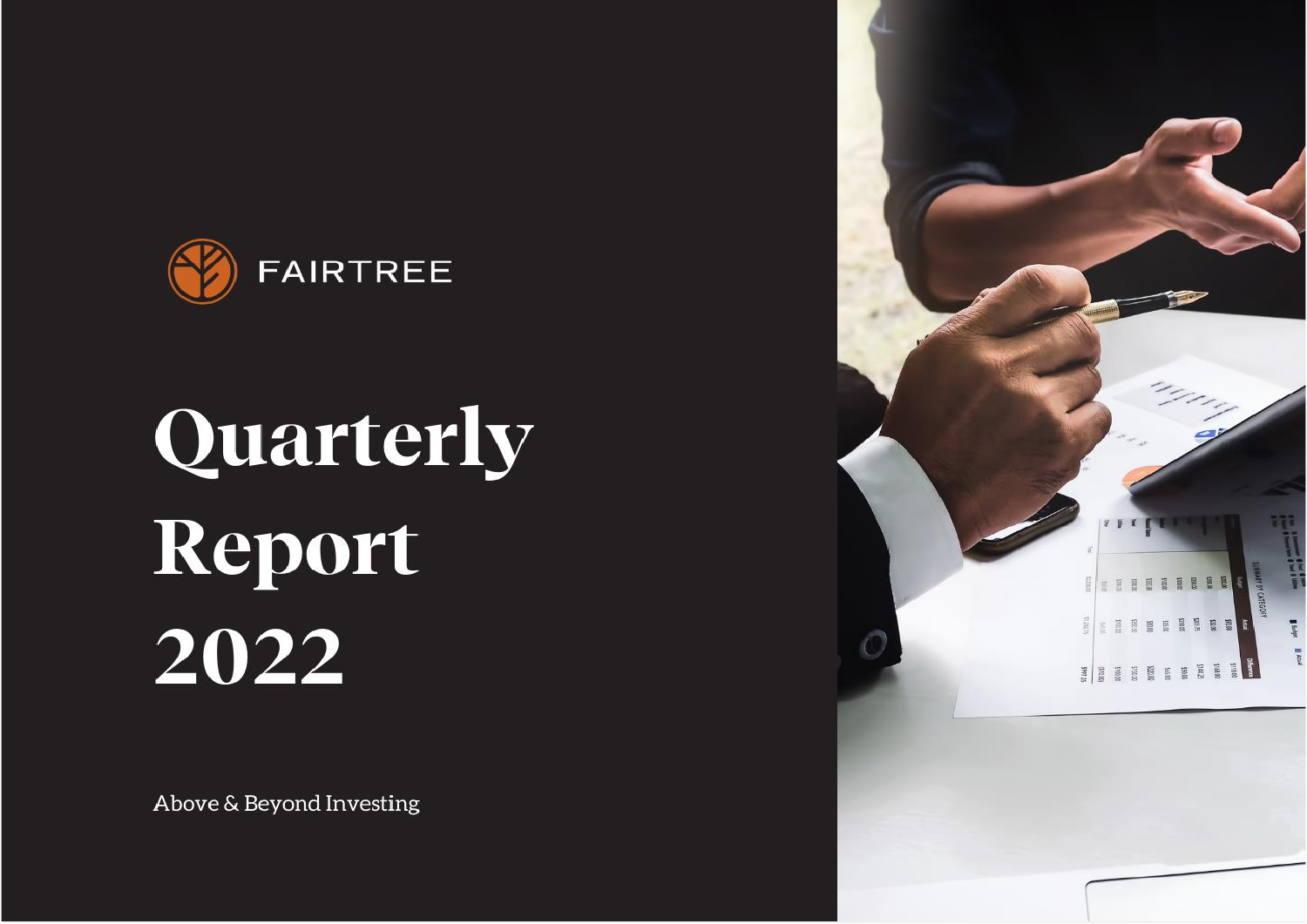## **Index Activity**

|                                                                                                                  |                                                                                                                                                                 | PERFORMANCE                                                        |                                                                    |
|------------------------------------------------------------------------------------------------------------------|-----------------------------------------------------------------------------------------------------------------------------------------------------------------|--------------------------------------------------------------------|--------------------------------------------------------------------|
| LOCAL                                                                                                            |                                                                                                                                                                 | QUARTERLY                                                          | <b>YTD</b>                                                         |
| <b>JSE All Share</b><br><b>SWIX</b><br><b>SAPY</b><br><b>ALBI</b><br><b>STEFI</b>                                | <b>Local Equity Market</b><br>Local Equity Market - Capped<br>Property<br><b>Bonds</b><br>Cash                                                                  | 3.84<br>6.72<br>$-1.27$<br>1.86<br>1.03                            | 3.84<br>6.72<br>$-1.27$<br>1.86<br>1.03                            |
| GLOBAL                                                                                                           |                                                                                                                                                                 | QUARTERLY                                                          | <b>YTD</b>                                                         |
| MSCI World (ZAR)<br>MSCI World (\$)<br>Shangai (ZAR)<br><b>FTSE 100 (ZAR)</b><br>SP 500 (ZAR)<br>MSCI (EM - ZAR) | <b>Local Equity Market</b><br>Local Equity Market - Capped<br>China Index<br>Top 100 on London Stock Exchange<br>Top 500 US Companies<br><b>BRICS Countries</b> | $-13.16$<br>$-5.33$<br>$-17.80$<br>$-8.44$<br>$-12.65$<br>$-20.20$ | $-13.16$<br>$-5.33$<br>$-17.80$<br>$-8.44$<br>$-12.65$<br>$-20.20$ |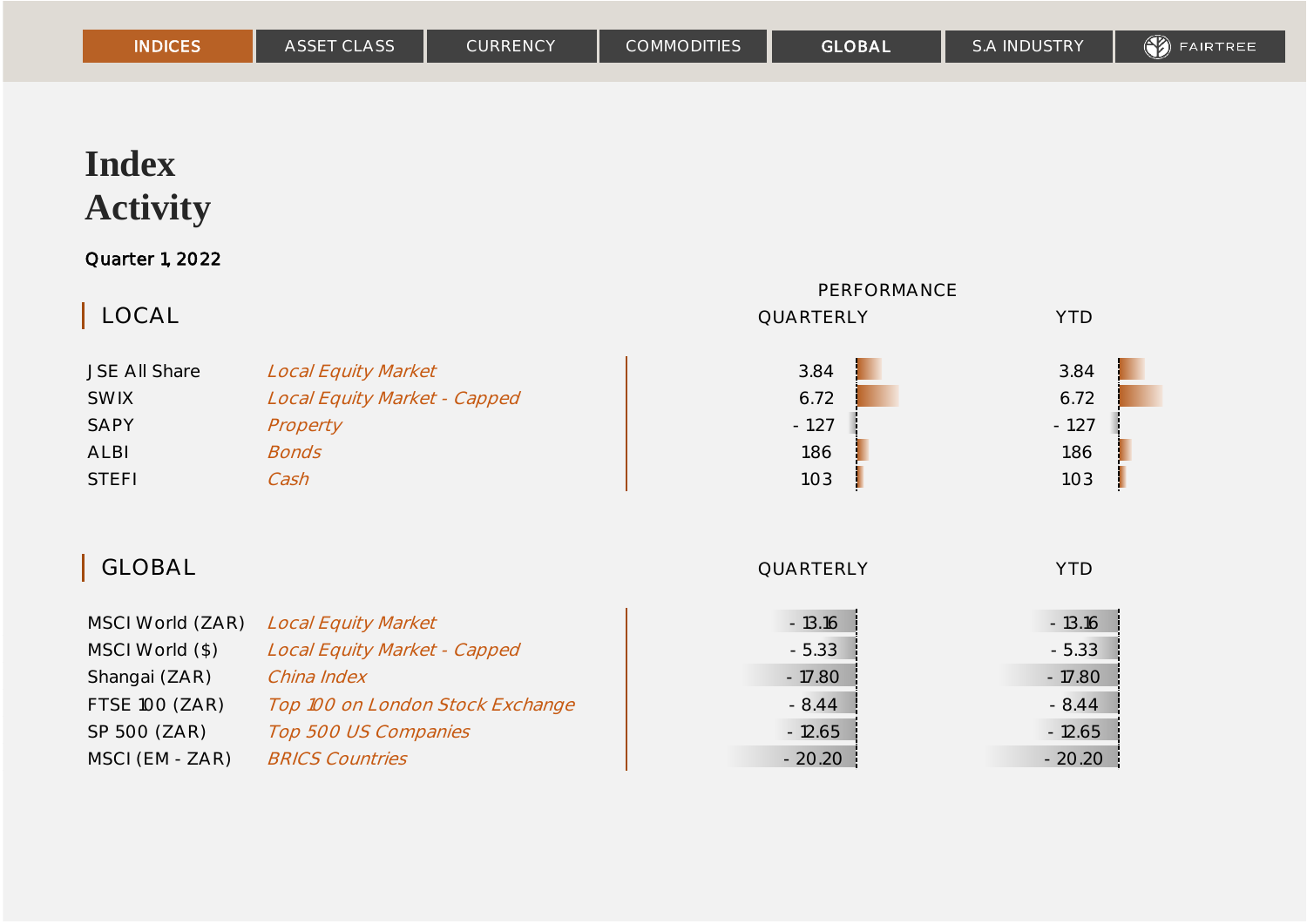## **Asset Class Returns**

Quarter 1, 2022

| QUARTERLY       |              | <b>6 MONTHS</b>  |       | YTD              |              | 1 YEAR           |         | 3 YEARS          |         | 5 YEARS          |              |
|-----------------|--------------|------------------|-------|------------------|--------------|------------------|---------|------------------|---------|------------------|--------------|
| Financial       | 20.18        | <b>Resources</b> | 44.76 | Financial        | 20.18        | Financial        | 49.70   | <b>Resources</b> | 27.68   | <b>Resources</b> | 26.63        |
| Resources       | <b>19.02</b> | Financial        | 22.83 | <b>Resources</b> | <b>19.02</b> | <b>Resources</b> | 32.67   | <b>Equities</b>  | 14.21   | Equities         | <b>11.40</b> |
| <b>Equities</b> | 3.84         | Equities         | 19.55 | <b>Equities</b>  | 3.84         | Property         | 26.25   | <b>Bonds</b>     | 8.43    | <b>Bonds</b>     | 8.92         |
| <b>Bonds</b>    | 1.86         | Property         | 6.69  | <b>Bonds</b>     | 1.86         | Equities         | 18.61   | Industrial       | 7.65    | Financial        | 8.60         |
| Cash            | 1.03         | <b>Bonds</b>     | 4.77  | Cash             | 1.03         | <b>Bonds</b>     | 12.37   | Financial        | 7.64    | Cash             | 6.08         |
| Property        | $-1.60$      | Cash             | 2.02  | Property         | $-1.60$      | Cash             | 3.94    | Cash             | 5.23    | Industrial       | 4.89         |
| Industrial      | $-13.11$     | Industrial       | O.87  | Industrial       | $-13.11$     | Industrial       | $-2.72$ | Property         | $-4.71$ | Property         | $-5.67$      |

BEST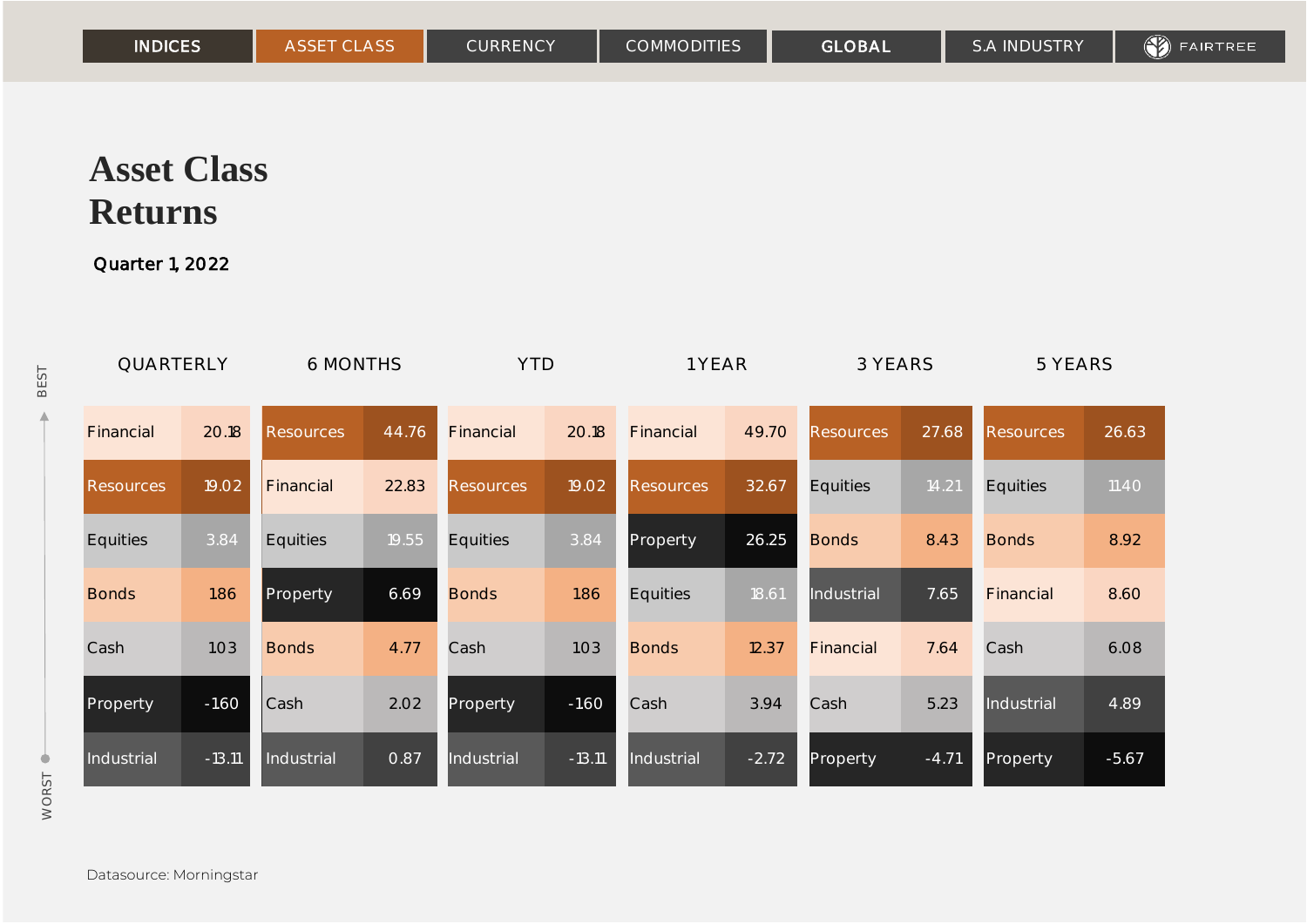## **Currency Comparisons**

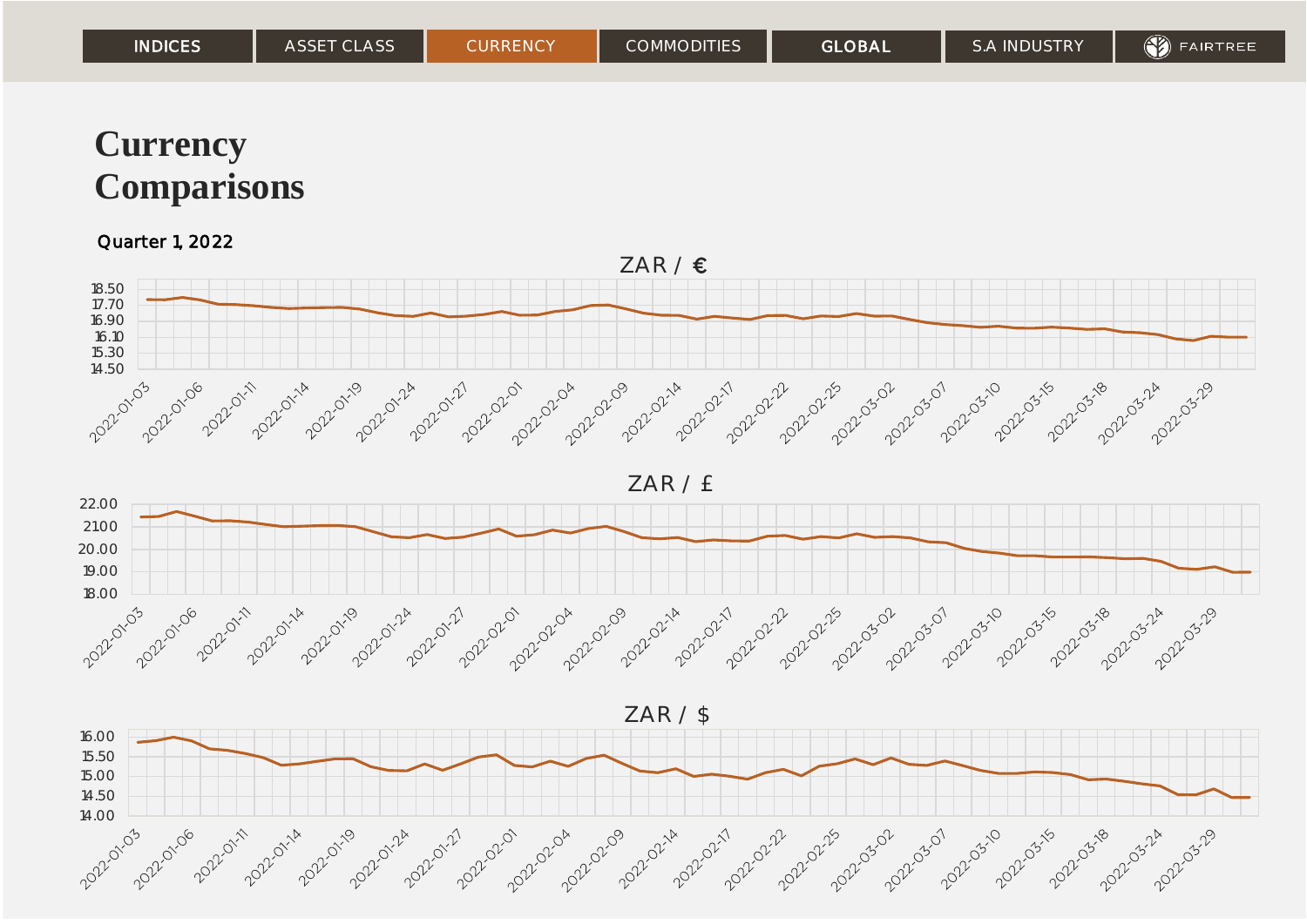## **Commodity Tracker**

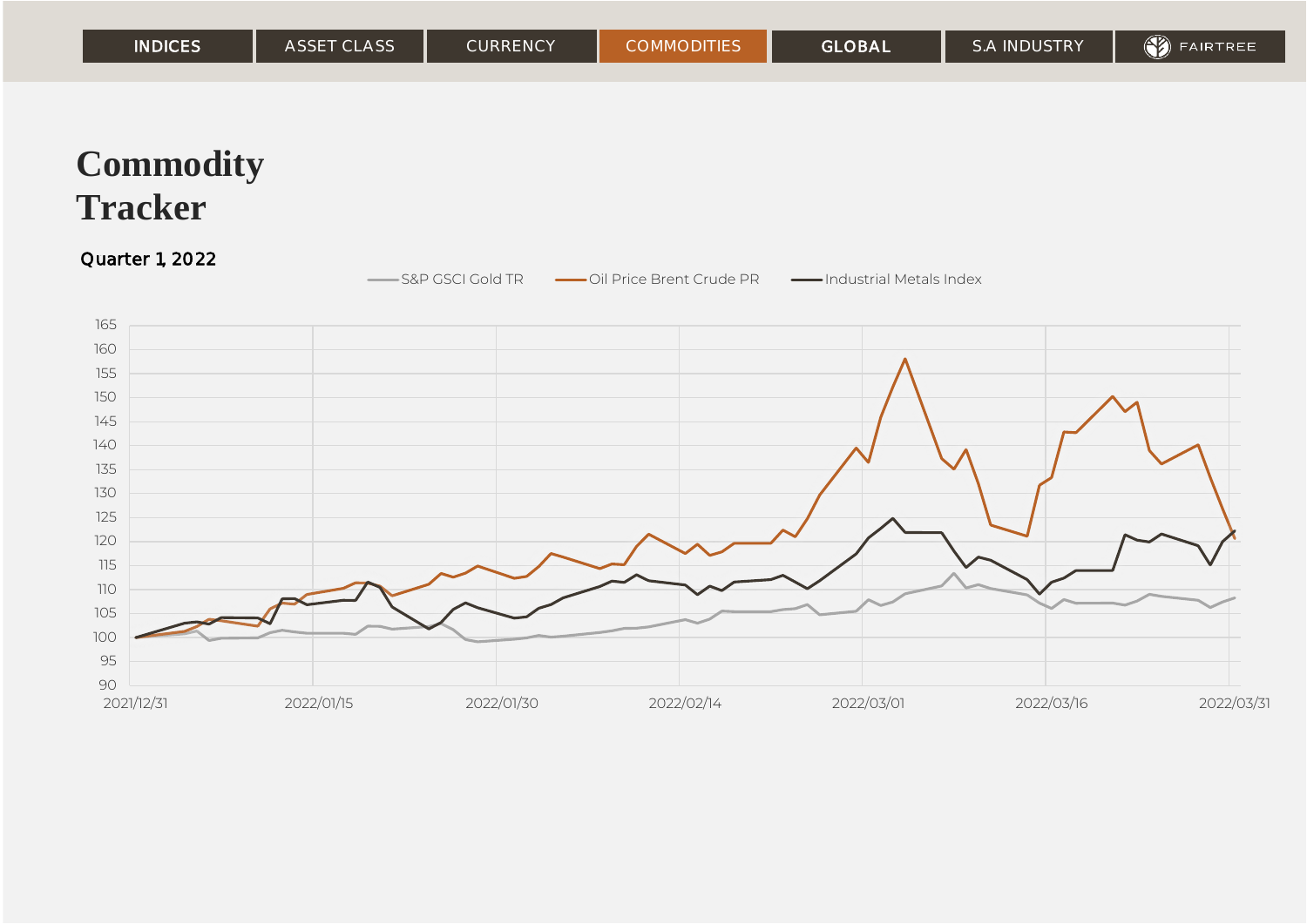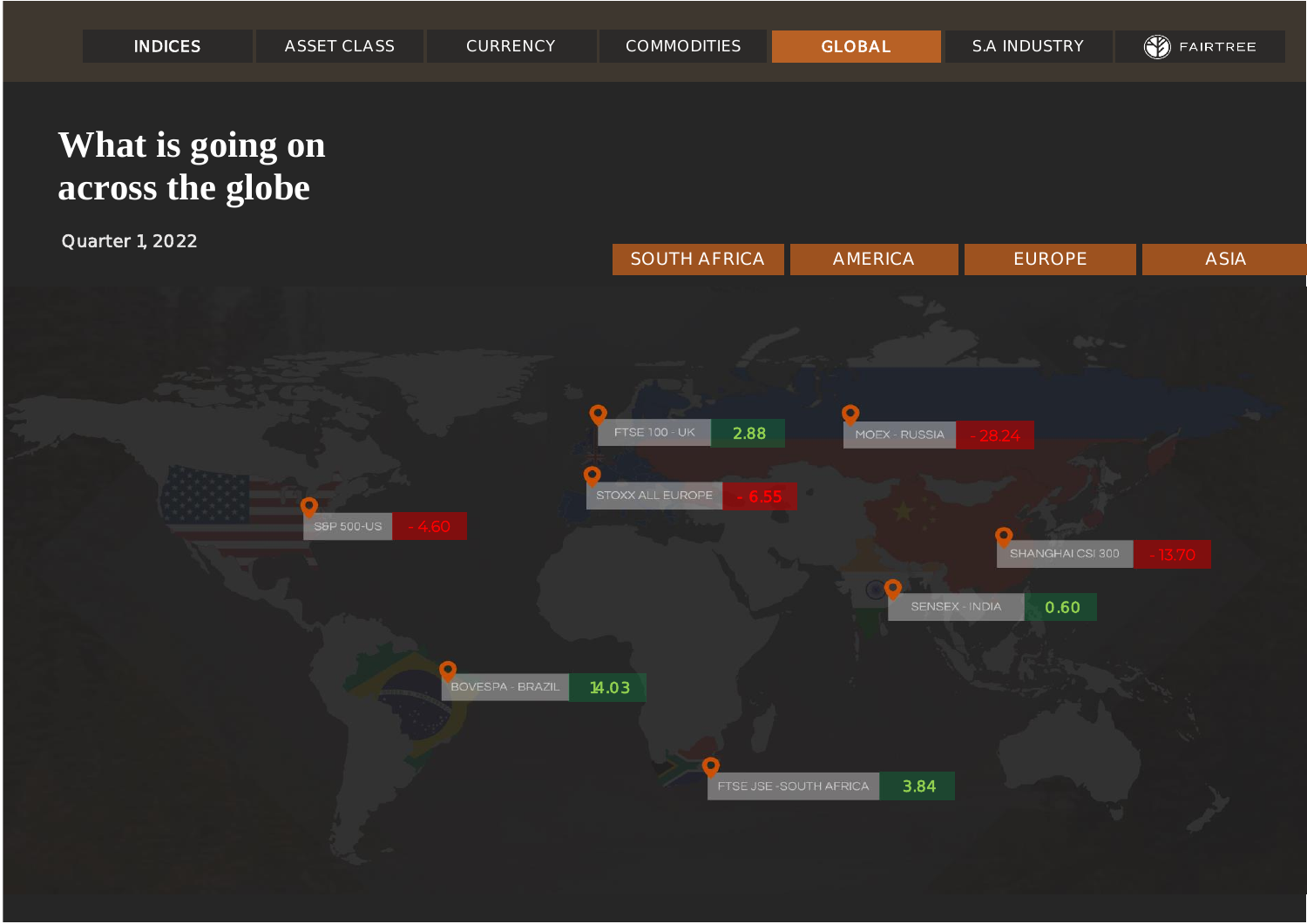Quarter 1, 2022



### **GEO - ECONOMIC CLIMATE OUTLOOK**



### **GEO - POLITICAL TEMPERATURE**



The first quarter of 2022 was dominated by the ongoing war in Ukraine and the actions of central banks to curb the impact of inflation. Economic data from South Africa came out better than expected during the first quarter of 2022. Despite high unemployment levels, increasing fuel and food prices, household spending remains high. The South African Terms of Trade benefited from increased commodity demand and higher prices during the last few months.

Headline inflation has increased during March and should remain around 6% for the next few months, while core inflation remains within expectation of 3-4%. The South African Reserve Bank (SARB) announced a 0.25% rate hike in March, but could potentially feel pressure to increase rates at a faster pace from May. The South African Rand (ZAR) has strengthened throughout the first quarter as further interest rate increases are expected during 2022, making South African assets more attractive globally.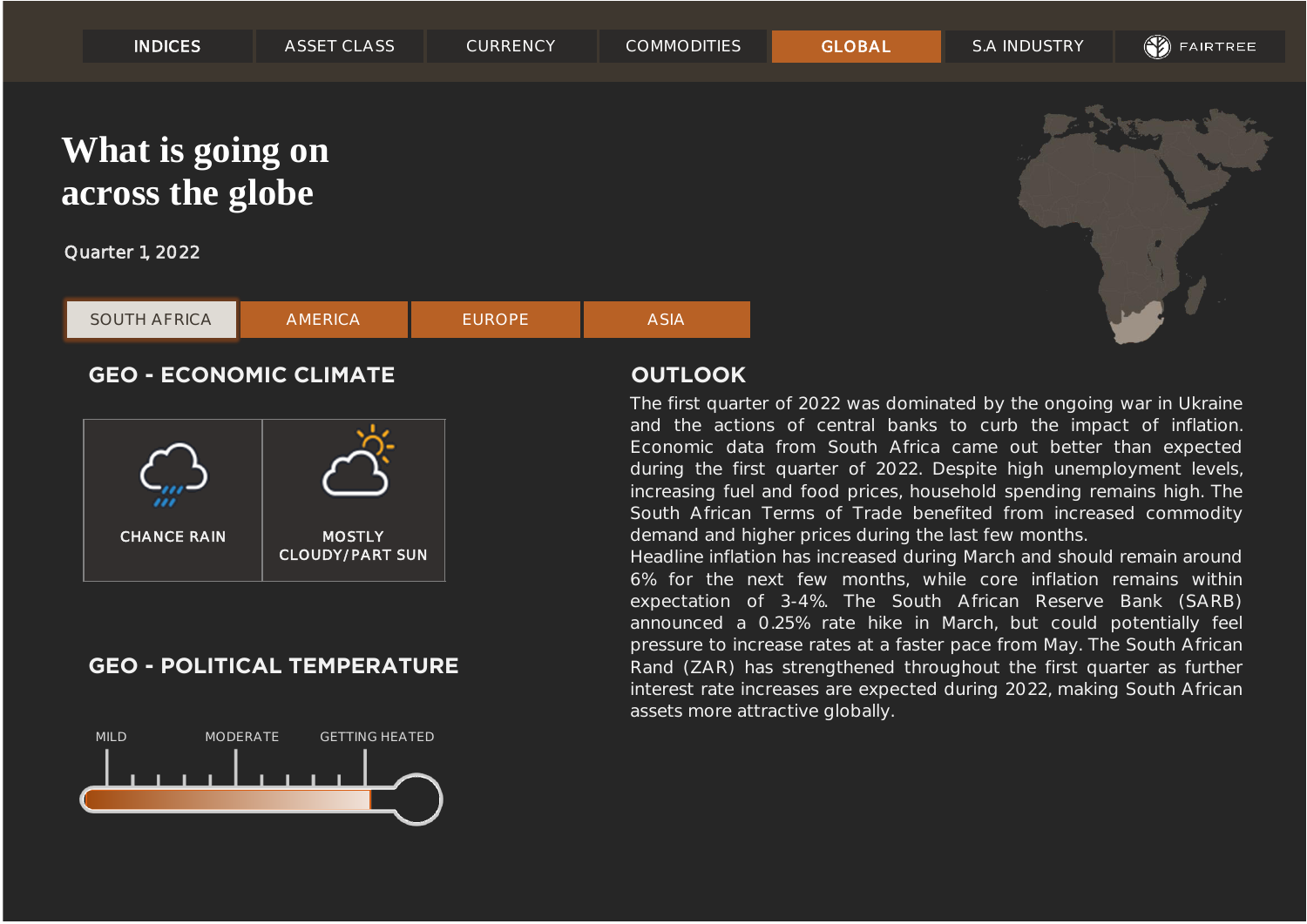Quarter 1, 2022



### **GEO - ECONOMIC CLIMATE OUTLOOK**



### **GEO - POLITICAL TEMPERATURE**



The first quarter of 2022 was off to a difficult start with increasing risk relating to inflation, the Russian invasion of Ukraine and economic growth. US consumers are in a good position with excess savings, strong balance sheets and job prospects, however, the tightening of financial conditions and higher consumer prices will have a negative impact on their confidence throughout the rest of the year. Annual inflation increased to 8.5% during March, whereas the Fed accelerated its guidance of interest rate hikes to combat the rapidly increasing inflation.

The jobs market in the US continued to improve during the first quarter, as employment opportunities continue to be greater than the number of unemployed workers. US investors expect the Fed to hike interest rates to around 2.5% by the end of the year and to introduce quantitative tightening (QT), the selling of assets and reducing money supply in the economy. The US imposed strong sanctions on Russia, following their invasion of Ukraine, causing stocks to fall as investors processed the impact of the invasion.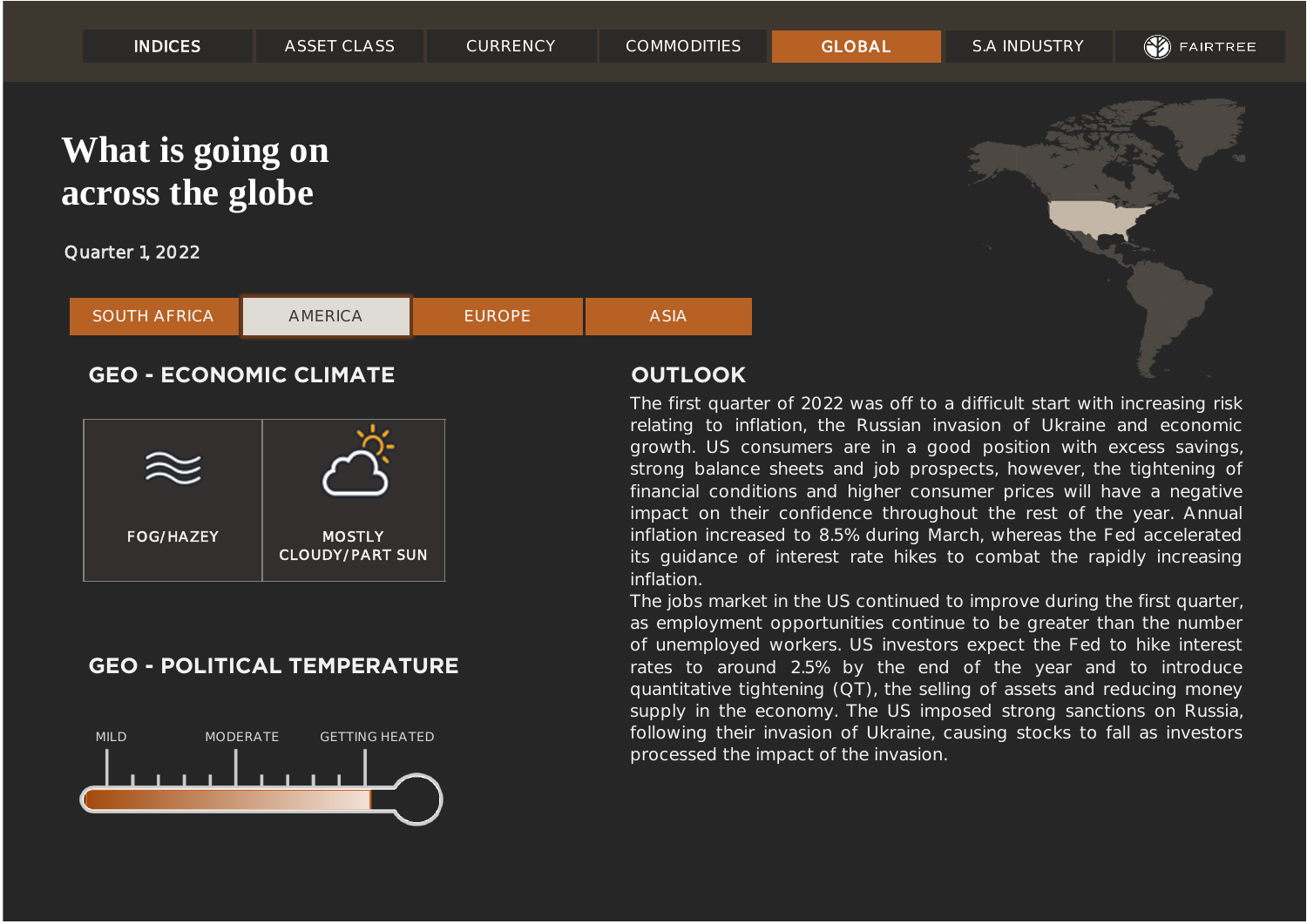Quarter 1, 2022

| <b>SOUTH AFRICA</b> | AMERICA | ELIROPE | ASIA |
|---------------------|---------|---------|------|
|                     |         |         |      |

### **GEO - ECONOMIC CLIMATE OUTLOOK**



### **GEO - POLITICAL TEMPERATURE**



The main talking point in Europe during the first quarter of 2022, was the Russian invasion of Ukraine. The ongoing war between Russia and Ukraine lead to increased tension between western nations along with economic sanctions. Sanctions with regard to energy markets remain a significant risk and may put more pressure on European households and industrial production. There is no indication of an economic meltdown or a systemic financial crisis in Europe, as no core European country has more than 2% of its economy directly linked to trade with Russia. Rising European inflation levels may lead to interest rate hikes from the European Central Bank (ECB) at the end of the year. The economic growth outlook in Europe is likely to remain low in the first quarter of 2022, as shortages of labour, material and equipment continue to dampen output in certain industries. The impact of the Omicron variant was less than expected as restrictions remained limited at the beginning of the year. Low hospitalisation rates motivated several countries to remove restrictions despite high infection rates.

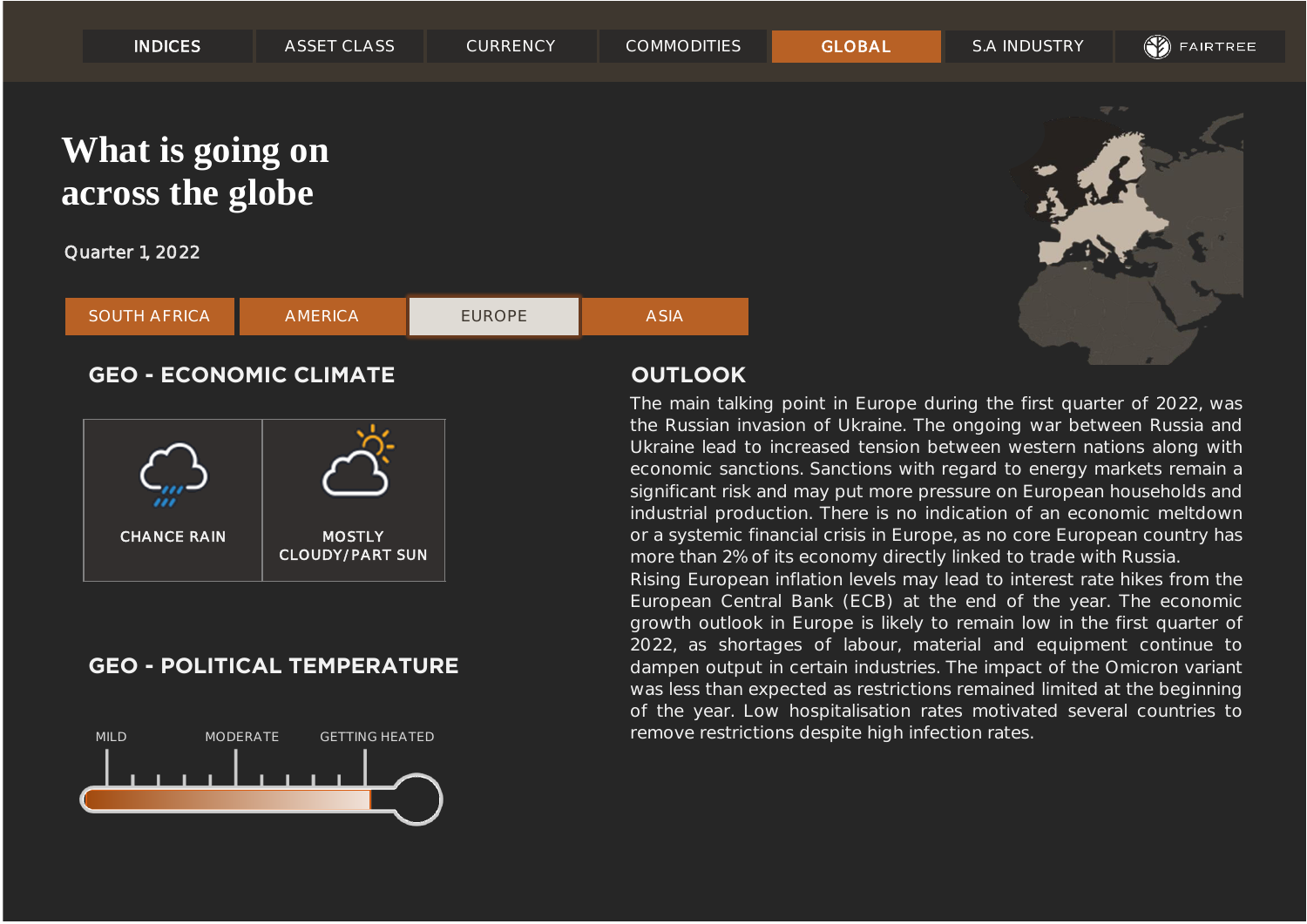Quarter 1, 2022



### **GEO - ECONOMIC CLIMATE OUTLOOK**



### **GEO - POLITICAL TEMPERATURE**



The beginning of 2022 was one for the books as weaker global economic growth does not deter China, aiming to achieve 5.5% growth for 2022. Credit and fiscal easing are slowly building, but the Chinese health policy is countering these measures, due to increasing Covid cases and newly imposed lockdowns in many cities including Shanghai. Covid-19 cases spiked to the highest levels in 2 years, despite the Chinese government implementing one of the harshest virus elimination policies. These strict lockdown measures are causing supply constrains in China, especially around food supplies.

Investors are concerned about global supply chain problems, with the ongoing tension between Russia and Ukraine over the past few months. It is only expected that supply chains will normalize in 2023, as commodity prices remain volatile.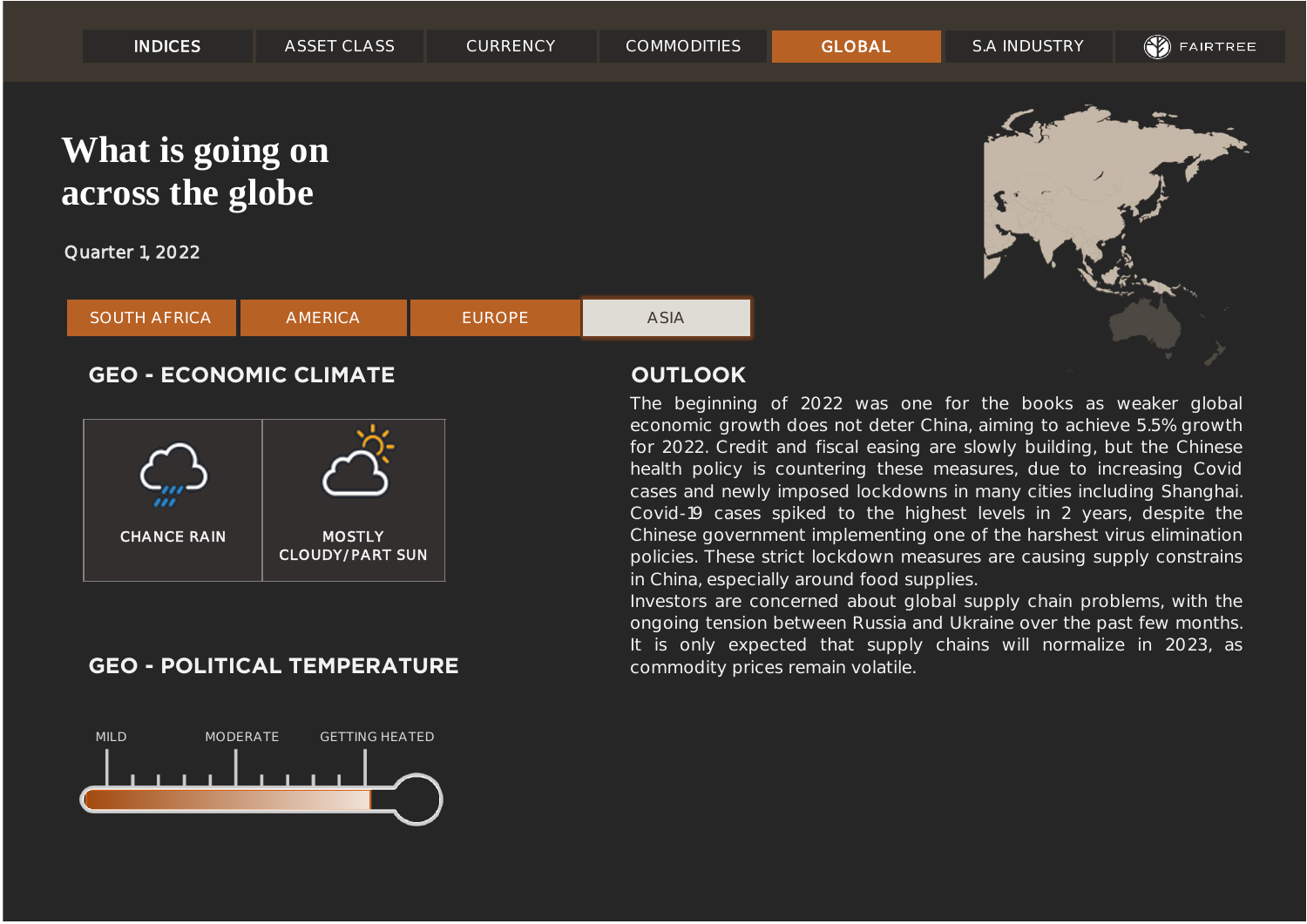Quarter 1, 2022

#### OVERALL GLOBAL OUTLOOK

#### **GEO - ECONOMIC CLIMATE OUTLOOK**



#### **GEO - POLITICAL TEMPERATURE**





Economic conditions have tightened. The cost of living has risen and policy and geo-political risks are high. The earnings growth outlook has deteriorated, but remains positive. Rising bond yields, energy prices and supply disruptions will keep volatility elevated.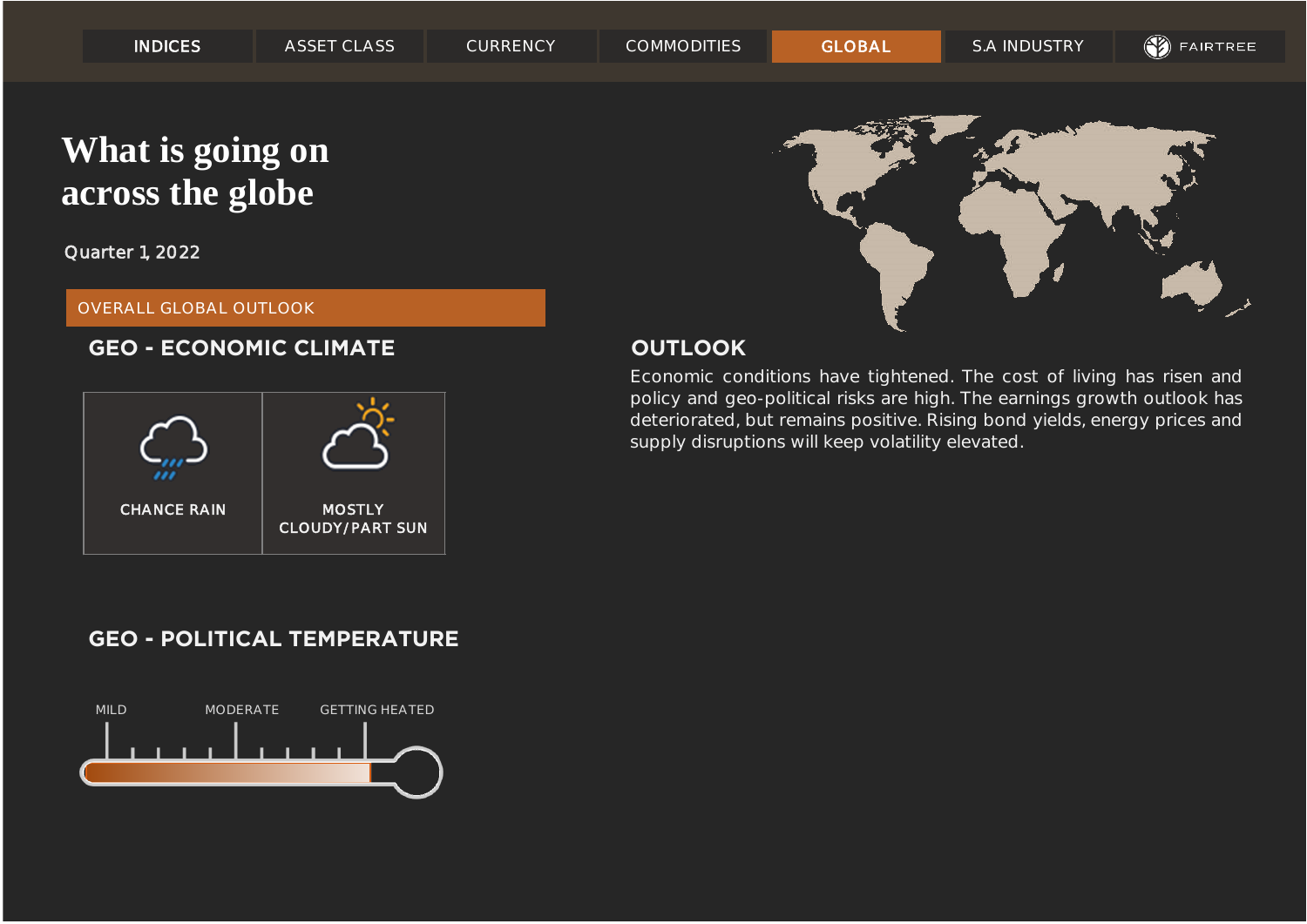#### Quarter 1, 2022

| <b>ASISA CATEGORIES:</b> |              |                 |            |  |  |
|--------------------------|--------------|-----------------|------------|--|--|
| GENERAL FOUITY!          | HIGH FOLIITY | MEDILIM EOLIITY | LOW FOLLEY |  |  |

|                                     | <b>QUARTER</b> | 1 YEAR | 5 YEAR |                                       |
|-------------------------------------|----------------|--------|--------|---------------------------------------|
|                                     | $(\%)$         | $(\%)$ | $(\%)$ |                                       |
| ABSA Dividend Plus Index A          | 16.80          | 41.04  | N/A    | M&G SA Equity Fund F                  |
| Satrix Dividend Plus Index A1       | 16.76          | 41.39  | 15.58  | Allan Gray Equity A                   |
| Sygnia Divi Index A                 | 15.76          | 39.38  | 15.54  | Fairtree Equity Prescient A1          |
| Counterpoint SCI Value A1           | 14.03          | 42.10  | 17.55  | Coronation Top 20 A                   |
| Community Growth Equity             | 13.56          | 24.05  | 10.90  | PSG Wealth Creator FoF D              |
| Satrix Smartcore Index A1           | 12.70          | 27.61  | N/A    | Old Mutual Investors R                |
| Momentum Value Equity A             | 12.02          | 33.30  | N/A    | Ninety One Equity R                   |
| Fairtree Select Equity Prescient A1 | 11.75          | 21.01  | N/A    | Coronation Equity A                   |
| Old Mutual RAFI 40 Index A          | 10.99          | 37.57  | 12.51  | Nedgroup Inv Rainmaker A              |
| Satrix Rafi 40 Index A1             | 10.95          | 37.54  | 12.42  | SIM General Equity B10                |
| STANLIB Enhanced Multi Style Eq A1  | 10.59          | 27.18  | 12.26  | <b>STANLIB Equity R</b>               |
| Satrix Quality Index A1             | 10.35          | 7.47   | 8.25   | PSG Equity A                          |
| Select BCI ESG Equity A             | 9.53           | 23.07  | N/A    | Oasis Crescent Equity D               |
| Old Mutual Investors R              | 8.82           | 24.51  | 6.56   | PortfolioMetrix BCI SA Equity Fund B2 |
| PSG Equity A                        | 8.78           | 31.22  | 5.82   | 36ONE BCI Equity A                    |

| $(\%)$ | $(\%)$ | $(\%)$ |                                       | <b>FUND SIZE</b>            |
|--------|--------|--------|---------------------------------------|-----------------------------|
| 6.80   | 41.04  | N/A    | M&G SA Equity Fund F                  | R39 669 170 560             |
| 6.76   | 41.39  | 15.58  | Allan Gray Equity A                   | R39 578 243 002             |
| 5.76   | 39.38  | 15.54  | Fairtree Equity Prescient A1          | R24 914 503 638             |
| 4.O3   | 42.10  | 17.55  | Coronation Top 20 A                   | R24 595 026 174             |
| 3.56   | 24.05  | 10.90  | PSG Wealth Creator FoF D              | R <sub>15</sub> 933 346 777 |
| 2.70   | 27.61  | N/A    | Old Mutual Investors R                | R14 531 563 421             |
| 2.02   | 33.30  | N/A    | Ninety One Equity R                   | R12 393 046 709             |
| 11.75  | 21.01  | N/A    | Coronation Equity A                   | R7 946 639 799              |
| 0.99   | 37.57  | 12.51  | Nedgroup Inv Rainmaker A              | R7 224 232 169              |
| 0.95   | 37.54  | 12.42  | SIM General Equity B10                | R6 713 008 297              |
| 0.59   | 27.18  | 12.26  | <b>STANLIB Equity R</b>               | R6 477 292 412              |
| 0.35   | 7.47   | 8.25   | PSG Equity A                          | R6 391 433 709              |
| 9.53   | 23.07  | N/A    | Oasis Crescent Equity D               | R5 845 386 567              |
| 8.82   | 24.51  | 6.56   | PortfolioMetrix BCI SA Equity Fund B2 | R5 584 659 988              |
| 8.78   | 31.22  | 5.82   | 36ONE BCI Equity A                    | R5 413 570 945              |
|        |        |        |                                       |                             |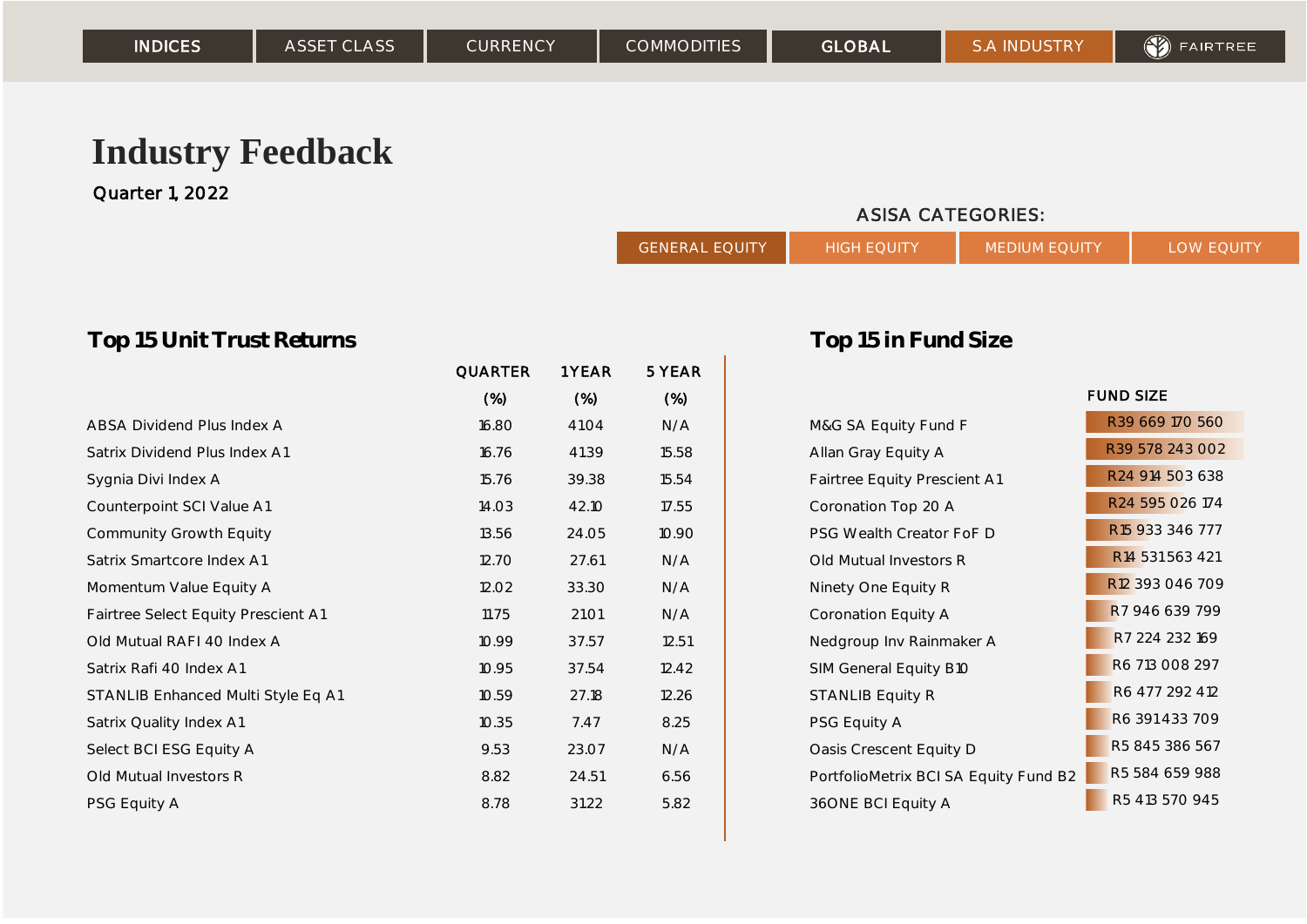Quarter 1, 2022

| <b>ASISA CATEGORIES:</b> |               |                  |           |  |
|--------------------------|---------------|------------------|-----------|--|
| 'GENERAL FOULLY.         | NHIGH FOUITYN | I MEDIUM FOUITY' | TOW FOUTY |  |

|                                   | <b>QUARTER</b> | 1 YEAR | 5 YEAR |                                     |                  |
|-----------------------------------|----------------|--------|--------|-------------------------------------|------------------|
|                                   | (%)            | $(\%)$ | $(\%)$ |                                     | <b>FUND SIZE</b> |
| PSG Multi-Management Growth FoF D | 6.53           | 23.47  | N/A    | Allan Gray Balanced A               | R159 482 075 818 |
| Counterpoint SCI Managed P&G A    | 4.85           | 31.90  | 2.37   | Coronation Balanced Plus A          | R99 921 679 932  |
| PSG Balanced A                    | 4.59           | 25.70  | 7.49   | Ninety One Opportunity R            | R62 466 424 60   |
| Taquanta Global Balanced SNN R1   | 4.53           | 9.02   | N/A    | Discovery Balanced                  | R35 815 563 785  |
| Nedgroup Inv Managed R            | 4.50           | 14.74  | 10.69  | Ninety One Managed R                | R29 376 355 685  |
| Aylett Balanced Prescient A1      | 4.21           | 23.29  | 12.95  | PSG Wealth Moderate FoF D           | R27 911 584 446  |
| Satrix Balanced Index A1          | 2.76           | 19.03  | 10.14  | Foord Balanced A                    | R24 603 317 828  |
| Southern Charter BCI Growth FoF A | 2.57           | 18.78  | 10.89  | M&G Balanced Fund A                 | R21 065 906 281  |
| Rowan Capital BCI Balanced FoF A  | 2.02           | 11.69  | 9.35   | Old Mutual Balanced R               | R21 057 650 831  |
| Camissa Islamic Balanced A        | 1.98           | 15.29  | 10.53  | Nedgroup Inv Core Diversified B     | R17 995 259 840  |
| Perspective Balanced Prescient A1 | 1.87           | 21.30  | N/A    | 10X High Equity Index A             | R14 997 465 402  |
| Allan Gray Tax-Free Balanced A    | 1.63           | 11.42  | 7.14   | Old Mutual Multi-Managers Bal FoF A | R13 682 251 737  |
| Allan Gray Balanced A             | 1.51           | 11.96  | 7.17   | SIM Balanced A1                     | R11 716 379 184  |
| Matrix SCI Balanced B1            | 1.46           | 15.51  | N/A    | PSG Balanced A                      | R10 188 673 045  |
| Select BCI Balanced A             | 1.30           | 7.00   | 7.28   | STANLIB MM Balanced B1              | R8 755 726 900   |
|                                   |                |        |        |                                     |                  |

| $(\%)$            | $(\%)$ | $(\%)$ |                                     | <b>FUND SIZE</b> |
|-------------------|--------|--------|-------------------------------------|------------------|
| 6.53              | 23.47  | N/A    | Allan Gray Balanced A               | R159 482 075 818 |
| 4.85              | 31.90  | 2.37   | Coronation Balanced Plus A          | R99 921 679 932  |
| 4.59              | 25.70  | 7.49   | Ninety One Opportunity R            | R62 466 424 600  |
| 4.53              | 9.02   | N/A    | Discovery Balanced                  | R35 815 563 785  |
| 4.5O              | 14.74  | 10.69  | Ninety One Managed R                | R29 376 355 685  |
| 4.21              | 23.29  | 12.95  | PSG Wealth Moderate FoF D           | R27 911 584 446  |
| 2.76              | 19.03  | 10.14  | Foord Balanced A                    | R24 603 317 828  |
| 2.57              | 18.78  | 10.89  | M&G Balanced Fund A                 | R21 065 906 281  |
| 2.02              | 11.69  | 9.35   | Old Mutual Balanced R               | R21 057 650 831  |
| 1.98              | 15.29  | 10.53  | Nedgroup Inv Core Diversified B     | R17 995 259 840  |
| 1.87              | 21.30  | N/A    | 10X High Equity Index A             | R14 997 465 402  |
| 1.63              | 11.42  | 7.14   | Old Mutual Multi-Managers Bal FoF A | R13 682 251 737  |
| 1.51              | 11.96  | 7.17   | SIM Balanced A1                     | R11 716 379 184  |
| 1.46              | 15.51  | N/A    | PSG Balanced A                      | R10 188 673 045  |
| 1.30 <sub>2</sub> | 7.00   | 7.28   | <b>STANLIB MM Balanced B1</b>       | R8 755 726 900   |
|                   |        |        |                                     |                  |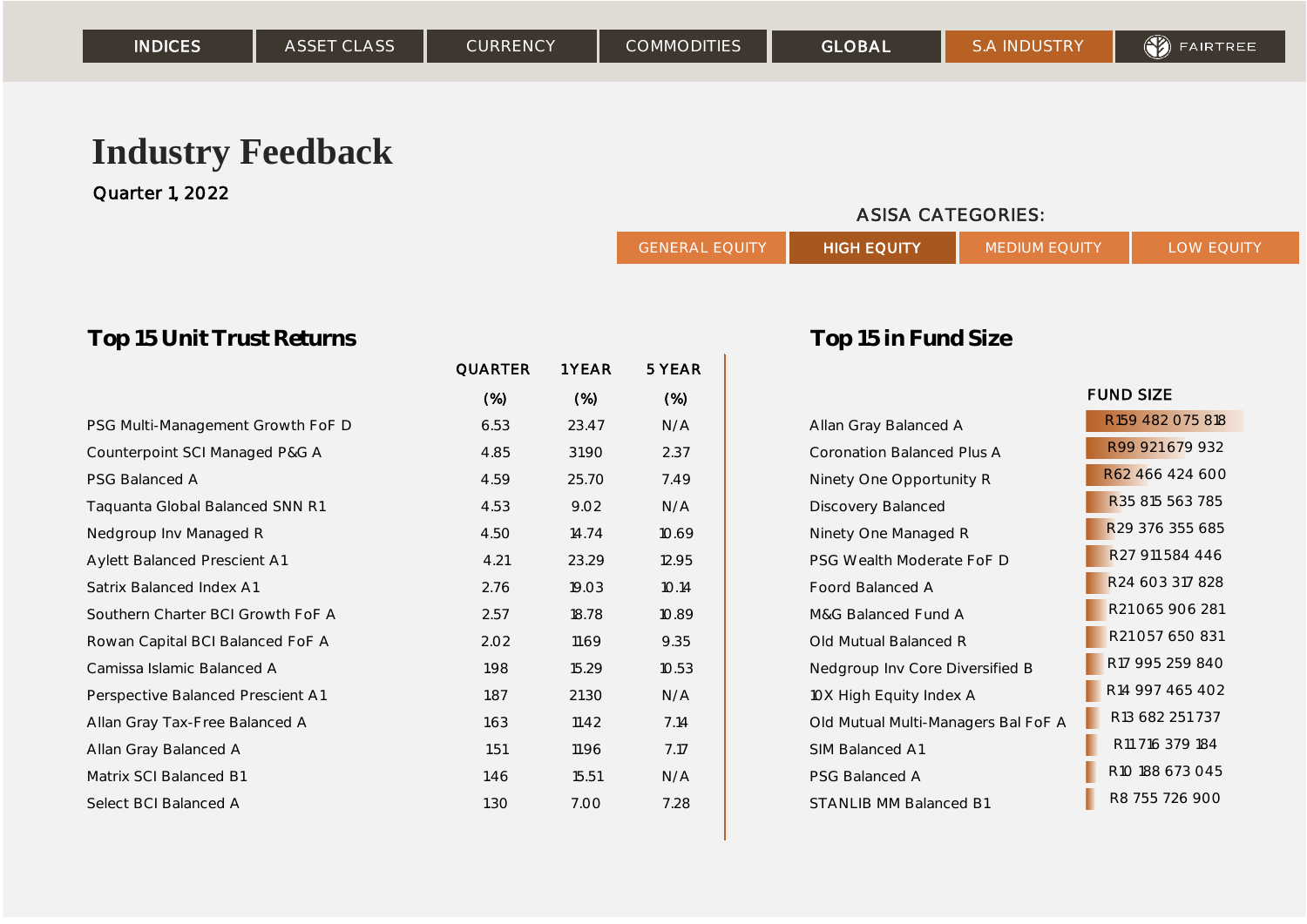#### Quarter 1, 2022

| AJIJA UATEUURIEJ. |             |                      |            |  |
|-------------------|-------------|----------------------|------------|--|
| GENERAL FOULTY    | HIGH FOUITY | <b>MEDIUM EQUITY</b> | LOW FOLITY |  |

ASISA CATEGORIES:

|                                     | <b>QUARTER</b> | 1 YEAR | 5 YEAR |                                     |                           |
|-------------------------------------|----------------|--------|--------|-------------------------------------|---------------------------|
|                                     | $(% )^{(1)}$   | $(\%)$ | $(\%)$ |                                     | <b>FUND SIZE</b>          |
| Prescient Pos Rtn QuantPlus A1      | 3.43           | 17.48  | 7.98   | <b>Coronation Capital Plus</b>      | R13 370 901 77            |
| Old Mutual Moderate Balanced A      | 1.32           | 13.31  | 7.65   | <b>STANLIB Absolute Plus B1</b>     | R6 231 979 22             |
| STANLIB Absolute Plus B1            | 1.15           | 10.05  | 7.36   | Nedgroup Inv Opportunity A          | R5 992 446 77             |
| Southern Charter BCI Balanced FoF A | 0.95           | 14.56  | 10.09  | Old Mutual Multi-Managers Def FoF A | R5 199 641 70             |
| TRG Moderate Prescient FoF A1       | 0.89           | 10.69  | N/A    | ABSA Multi Managed Core Accumulatio | R4 438 109 07             |
| Mergence CPI + 4% Prime A1          | 0.82           | 9.18   | 7.10   | Old Mutual Albaraka Balanced A      | R3 967 032 74             |
| SIM Mgd Moderate FoF A2             | 0.79           | 13.95  | 9.01   | ABSA Multi Managed Accumulation FoF | R3 612 302 75             |
| Momentum Target 4 Fund of Funds A   | O.55           | 12.30  | N/A    | Discovery Mod Dynamic Asset Opt FoF | R <sub>2</sub> 977 857 43 |
| PrivateClient BCI Medium Equity B   | 0.45           | 10.09  | 8.00   | Sygnia CPI + $4\%$ D                | R <sub>2</sub> 690 368 05 |
| Fairtree Flex Balanced Prescient A1 | O.41           | 11.24  | 6.52   | Amplify SCI Absolute A1             | R <sub>2</sub> 597 777 33 |
| Nedgroup Inv Opportunity A          | 0.35           | 18.09  | 7.93   | Old Mutual Dynamic Floor A          | R <sub>2</sub> 541 299 80 |
| Amplify SCI Absolute A1             | 0.34           | 12.36  | N/A    | Discovery Moderate Balanced         | R2 148 451 516            |
| Amity BCI Prudent FoF               | 0.33           | 13.30  | 6.07   | FG SCI Saturn Moderate FoF A        | R2 042 105 07             |
| Momentum Target 5 Fund of Funds A   | 0.31           | 12.60  | N/A    | 10X Medium Equity Index A           | R1 972 948 74             |
| Quantum BCI Balanced FoF            | 0.29           | 9.62   | 6.24   | FNB Moderate FoF B1                 | R1 841 411 177            |
|                                     |                |        |        |                                     |                           |

| $(\%)$ | $(\%)$ | $(\%)$      | <b>FUND SIZE</b>                                                  |
|--------|--------|-------------|-------------------------------------------------------------------|
| 3.43   | 17.48  | 7.98        | R13 370 901 770<br><b>Coronation Capital Plus</b>                 |
| 1.32   | 13.31  | 7.65        | R6 231 979 227<br><b>STANLIB Absolute Plus B1</b>                 |
| 1.15   | 10.05  | 7.36        | R5 992 446 771<br>Nedgroup Inv Opportunity A                      |
| 0.95   | 14.56  | 10.09       | R <sub>5</sub> 199 641 708<br>Old Mutual Multi-Managers Def FoF A |
| 9.89   | 10.69  | N/A         | R4 438 109 073<br>ABSA Multi Managed Core Accumulatio             |
| 0.82   | 9.18   | 7.10        | R3 967 032 742<br>Old Mutual Albaraka Balanced A                  |
| 0.79   | 13.95  | <b>9.01</b> | R <sub>3</sub> 612 302 756<br>ABSA Multi Managed Accumulation FoF |
| 0.55   | 12.30  | N/A         | R <sub>2</sub> 977 857 437<br>Discovery Mod Dynamic Asset Opt FoF |
| 0.45   | 10.09  | 8.00        | R <sub>2</sub> 690 368 055<br>Sygnia CPI + 4% D                   |
| 0.41   | 11.24  | 6.52        | R <sub>2</sub> 597 777 339<br>Amplify SCI Absolute A1             |
| 0.35   | 18.09  | 7.93        | R <sub>2</sub> 541 299 804<br>Old Mutual Dynamic Floor A          |
| 0.34   | 12.36  | N/A         | R <sub>2</sub> 148 451 516<br>Discovery Moderate Balanced         |
| 0.33   | 13.30  | 6.07        | R2 042 105 075<br>FG SCI Saturn Moderate FoF A                    |
| 0.31   | 12.60  | N/A         | R1 972 948 744<br>10X Medium Equity Index A                       |
| 0.29   | 9.62   | 6.24        | R1 841 411 177<br>FNB Moderate FoF B1                             |
|        |        |             |                                                                   |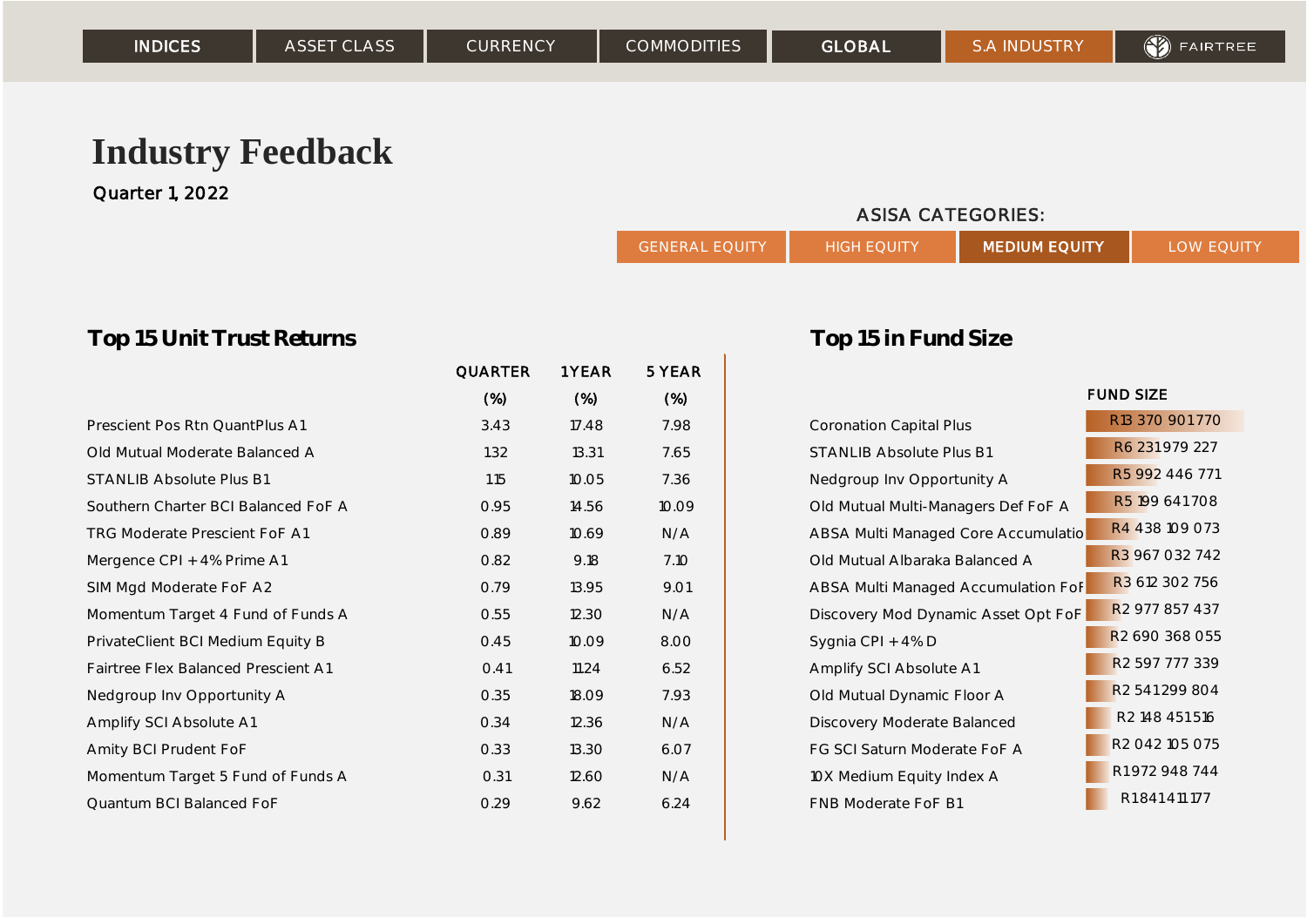Quarter 1, 2022

| ASISA CATEGORIES: |                |               |              |  |
|-------------------|----------------|---------------|--------------|--|
| 'GENERAL FOULLY.  | IHIGH FOLIITY. | MEDIUM EOUITY | LI OW FOUITY |  |

|                                          | <b>QUARTER</b> | 1 YEAR | 5 YEAR |                                     |                             |
|------------------------------------------|----------------|--------|--------|-------------------------------------|-----------------------------|
|                                          | $(\%)$         | $(\%)$ | $(\%)$ |                                     | <b>FUND SIZE</b>            |
| Allan Gray Optimal A                     | 8.53           | 13.65  | 3.87   | Allan Gray Stable A                 | R48 547 568 O10             |
| PSG Multi-Management Cautious FoF D      | 4.12           | 14.92  | N/A    | Coronation Balanced Defensive A     | R30 761 009 378             |
| Counterpoint SCI Stable P&G A            | 2.95           | 27.55  | 3.08   | M&G Inflation Plus Fund A           | R <sub>20</sub> 566 156 719 |
| Camissa Stable A                         | 2.68           | 17.35  | 8.72   | Nedgroup Inv Stable A               | R19 534 017 156             |
| PSG Stable A                             | 2.57           | 15.56  | 6.53   | Ninety One Cautious Managed A       | R18 764 183 440             |
| Select BCI Cautious A                    | 2.43           | 7.95   | 10.26  | <b>SIM Inflation Plus</b>           | R13 009 060 782             |
| Mianzo CPI+3% 27Four A1                  | 2.27           | 11.75  | N/A    | PSG Wealth Preserver FoF D          | R12 058 954 509             |
| Constellation Protected Growth Prscnt A1 | 2.05           | 7.73   | N/A    | STANLIB Balanced Cautious B1        | R <sub>10</sub> 288 212 456 |
| Taquanta Absolute Return SNN R1          | 2.01           | 8.33   | N/A    | Nedgroup Inv Core Guarded B         | R8 719 576 536              |
| Cadiz BCI Stable A                       | 1.34           | 10.15  | 6.45   | Old Mutual Stable Growth A          | R7 403 613 497              |
| <b>BCI Stable FoF 3B1</b>                | 1.23           | 10.90  | 7.80   | Old Mutual Real Income A            | R5 662 380 028              |
| <b>ABSA Inflation Beater A</b>           | 1.20           | 6.79   | 7.90   | Discovery Cautious Balanced         | R4 962 908 001              |
| TRG Stable Prescient FoF A1              | 1.01           | 8.22   | N/A    | ABSA Multi Managed Core Preserver C | R4 544 766 271              |
| <b>BCI Income Provider Fund</b>          | 0.98           | 8.23   | 6.74   | Amplify SCI Defensive Balanced A1   | R4 025 696 621              |
| Allan Gray Stable A                      | 0.92           | 10.16  | 7.23   | Personal Trust Conservative Mgd     | R3 809 890 359              |
|                                          |                |        |        |                                     |                             |

| Allan Gray Stable A                 | R48 547 568 010              |
|-------------------------------------|------------------------------|
| Coronation Balanced Defensive A     | R <sub>3</sub> O 761 009 378 |
| M&G Inflation Plus Fund A           | R <sub>20</sub> 566 156 719  |
| Nedgroup Inv Stable A               | R19 534 017 156              |
| Ninety One Cautious Managed A       | R <sub>18</sub> 764 183 440  |
| <b>SIM Inflation Plus</b>           | R <sub>13</sub> 009 060 782  |
| <b>PSG Wealth Preserver FoF D</b>   | R <sub>12</sub> 058 954 509  |
| <b>STANLIB Balanced Cautious B1</b> | R <sub>10</sub> 288 212 456  |
| Nedgroup Inv Core Guarded B         | R8 719 576 536               |
| Old Mutual Stable Growth A          | R7 403 613 497               |
| Old Mutual Real Income A            | R5 662 380 028               |
| Discovery Cautious Balanced         | R4 962 908 001               |
| ABSA Multi Managed Core Preserver C | R4 544 766 271               |
| Amplify SCI Defensive Balanced A1   | R <sub>4</sub> 025 696 621   |
| Personal Trust Conservative Mgd     | R3 809 890 359               |
|                                     |                              |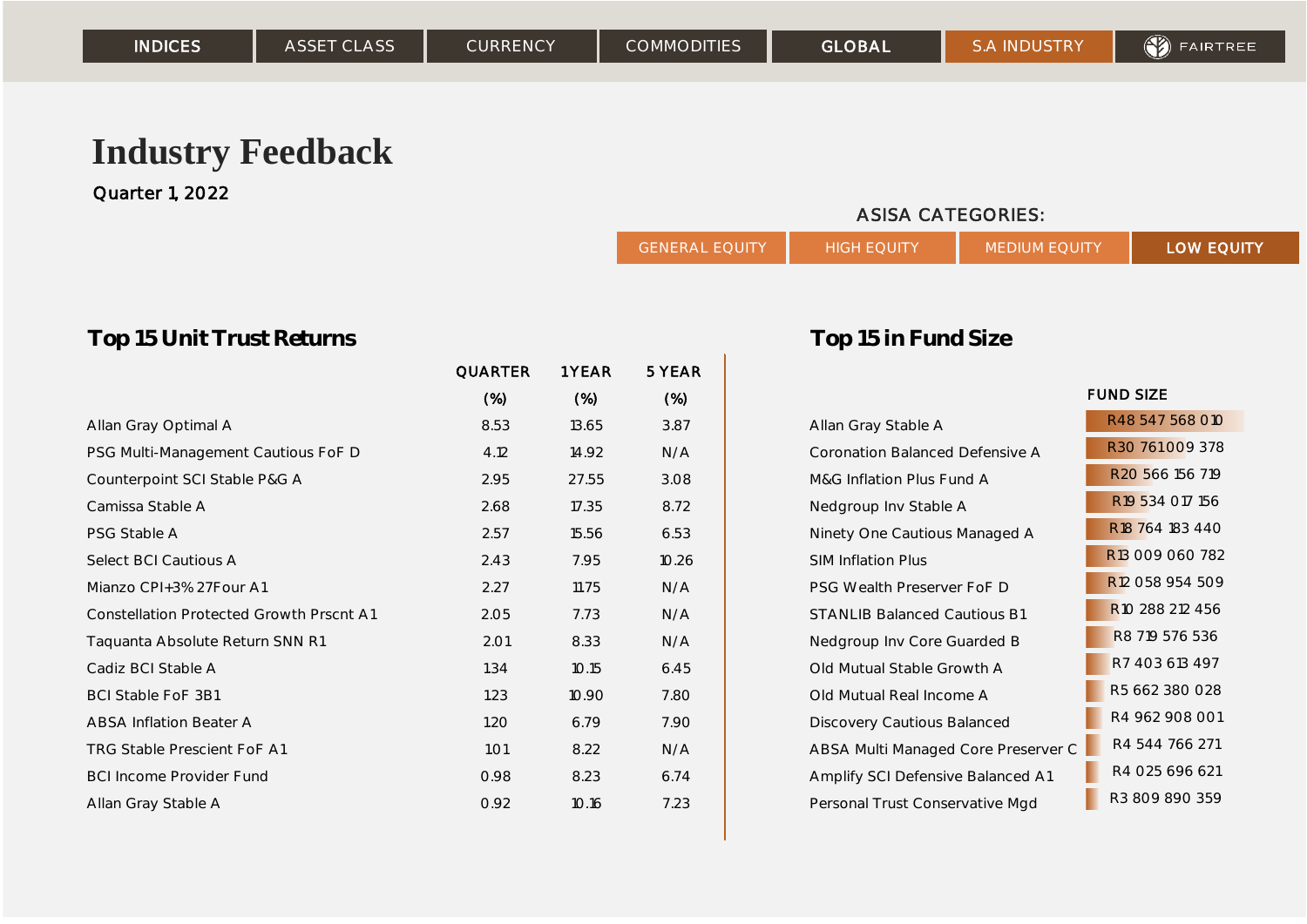Quarter 1, 2022

|                                             | <b>ASISA CATEGORIES:</b> |                    |                      |                   |
|---------------------------------------------|--------------------------|--------------------|----------------------|-------------------|
|                                             | <b>GENERAL EQUITY</b>    | <b>HIGH EQUITY</b> | <b>MEDIUM EQUITY</b> | <b>LOW EQUITY</b> |
|                                             |                          |                    |                      |                   |
|                                             |                          |                    |                      |                   |
|                                             | QUARTER (%)              | <b>YEAR 1 (%)</b>  | <b>YEAR 3 (%)</b>    | <b>YEAR 5 (%)</b> |
| Fairtree Equity Prescient A1                | 7.50                     | 11.26              | 19.52                | 14.75             |
| Fairtree Select Equity Prescient A1         | 11.75                    | 21.O1              | 18.83                | $-N/A$            |
| Fairtree Personal Share Portfolio (RMB)     | 13.58                    | 26.38              | 26.07                | 20.29             |
| Fairtree Equally Weighted Top 20            | 8.37                     | 23.49              | 14.68                | 13.48             |
| Fairtree Worldwide Equity Portfolio         | $-0.59$                  | <b>17.10</b>       | 20.58                | 16.93             |
| Fairtree Assegai Equity Long Short SNN QIHF | 15.70                    | 21.13              | 30.77                | 24.29             |
| <b>ASISA General Equity</b>                 | 4.17                     | 17.64              | 11.17                | 7.78              |
|                                             |                          |                    |                      |                   |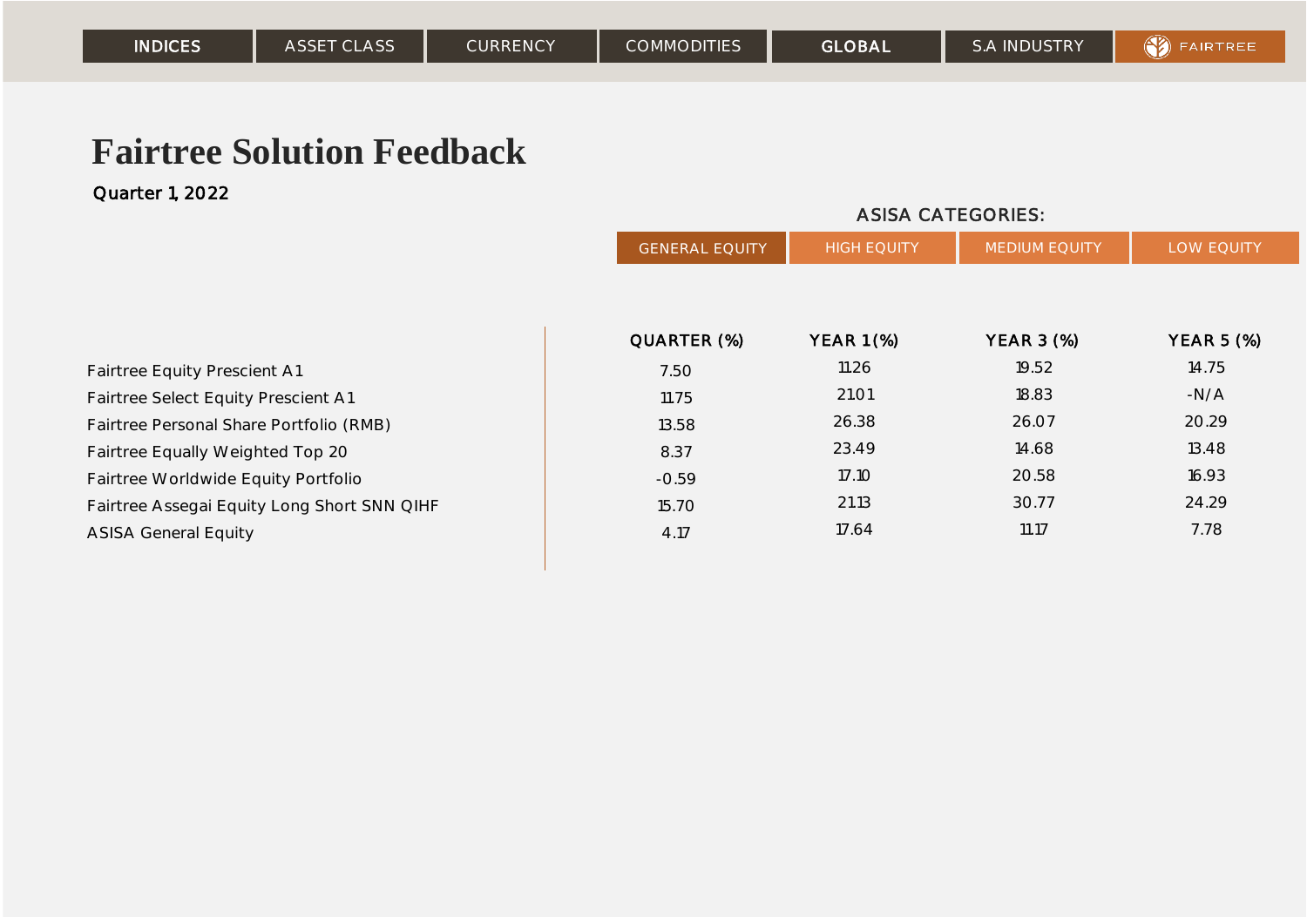|                                                          |                       | <b>ASISA CATEGORIES:</b> |                      |                   |
|----------------------------------------------------------|-----------------------|--------------------------|----------------------|-------------------|
|                                                          | <b>GENERAL EQUITY</b> | <b>HIGH EQUITY</b>       | <b>MEDIUM EQUITY</b> | <b>LOW EQUITY</b> |
|                                                          |                       |                          |                      |                   |
|                                                          |                       |                          |                      |                   |
|                                                          | QUARTER (%)           | <b>YEAR 1 (%)</b>        | <b>YEAR 3 (%)</b>    | <b>YEAR 5 (%)</b> |
| Fairtree Worldwide Multi-Stratgey Flexible Prescienty A1 | $-4.57$               | 3.40                     | 6.72                 | $-N/A$            |
| Fairtree Balanced House View (Wrap)                      | 1.96                  | 11.19                    | 12.68                | 11.73             |
| Fairtree Pre Retirement Solution                         | 1.98                  | 11.24                    | 12.74                | 11.74             |
| Fairtree Balanced House View (7.5% HF)                   | 2.37                  | 11.38                    | 13.29                | 12.14             |
| Fairtree Balanced Multi-Manager Portfolio (RMB)          | $-1.56$               | 7.24                     | <b>11.10</b>         | 10.26             |
| Fairtree High Net Worth Long Only Portfolio (RMB)        | $-2.02$               | 9.99                     | 11.68                | 11.15             |
| (ASISA) SA Multi Asset High Equity                       | $-0.89$               | <b>11.02</b>             | 9.10                 | 7.28              |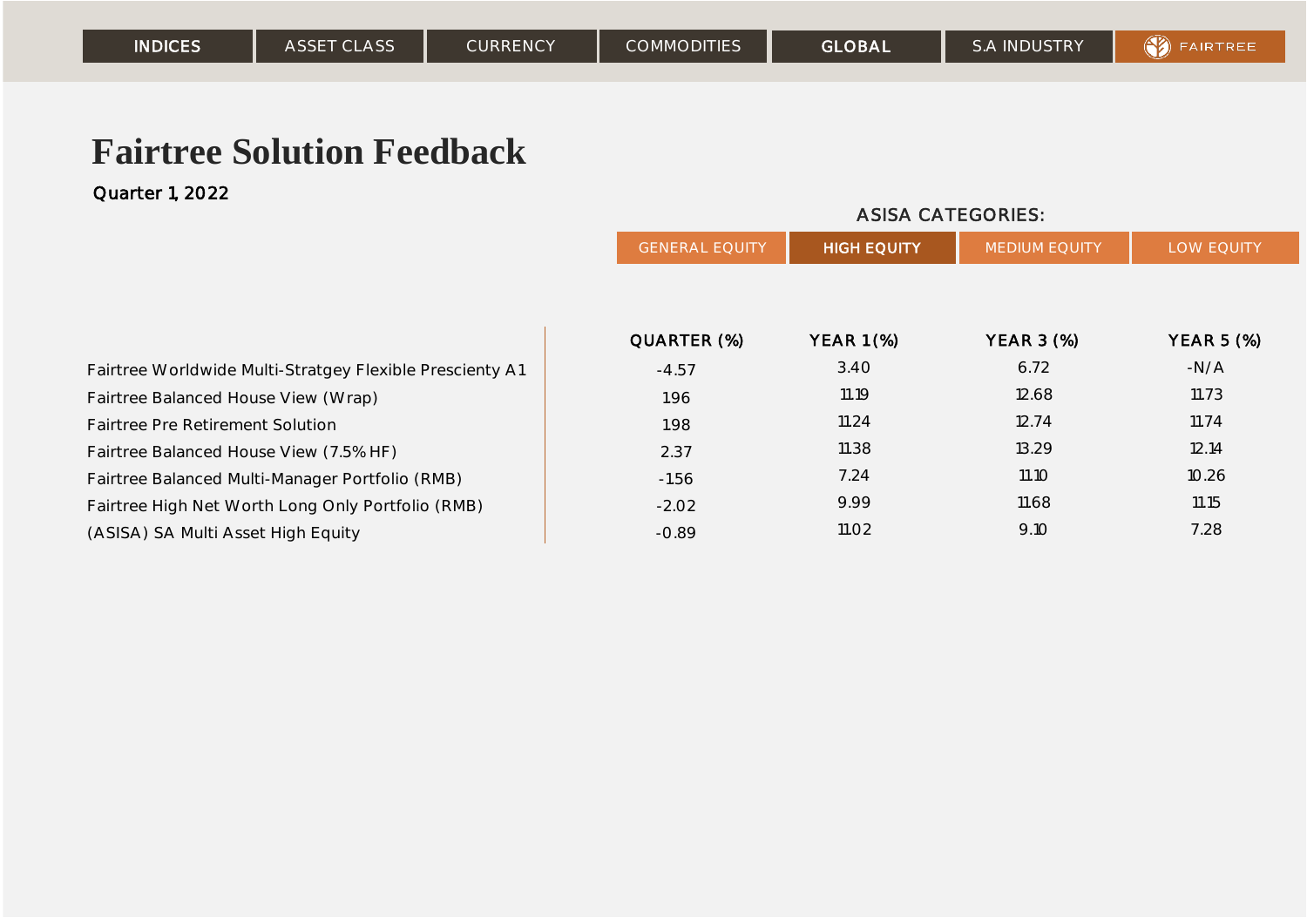|                                                 |                       | <b>ASISA CATEGORIES:</b> |                      |                   |
|-------------------------------------------------|-----------------------|--------------------------|----------------------|-------------------|
|                                                 | <b>GENERAL EQUITY</b> | <b>HIGH EQUITY</b>       | <b>MEDIUM EQUITY</b> | <b>LOW EQUITY</b> |
|                                                 |                       |                          |                      |                   |
|                                                 |                       |                          |                      |                   |
|                                                 | QUARTER (%)           | <b>YEAR 1 (%)</b>        | <b>YEAR 3 (%)</b>    | <b>YEAR 5 (%)</b> |
| Fairtree Moderate House View (Wrap)             | $-0.81$               | 6.76                     | 9.45                 | 9.49              |
| Fairtree Moderate House View (7.5% HF)          | 13.37                 | 7.40                     | 10.33                | 10.08             |
| Fairtree Flexible Balanced Prescient A1         | O.41                  | 11.24                    | 6.31                 | 6.52              |
| Fairtree Balanced Multi-Manager Portfolio (RMB) | $-1.56$               | 7.24                     | 11.1 <sub>O</sub>    | 10.26             |
| (ASISA) SA Multi Asset Medium Equity            | $-1.15$               | 9.89                     | 8.31                 | 7.03              |
|                                                 |                       |                          |                      |                   |

| Fairtree Moderate House View (Wrap)           |
|-----------------------------------------------|
| Fairtree Moderate House View (7.5% HF)        |
| airtree Flexible Balanced Prescient A1        |
| airtree Balanced Multi-Manager Portfolio (RMI |
| (ASISA) SA Multi Asset Medium Equity          |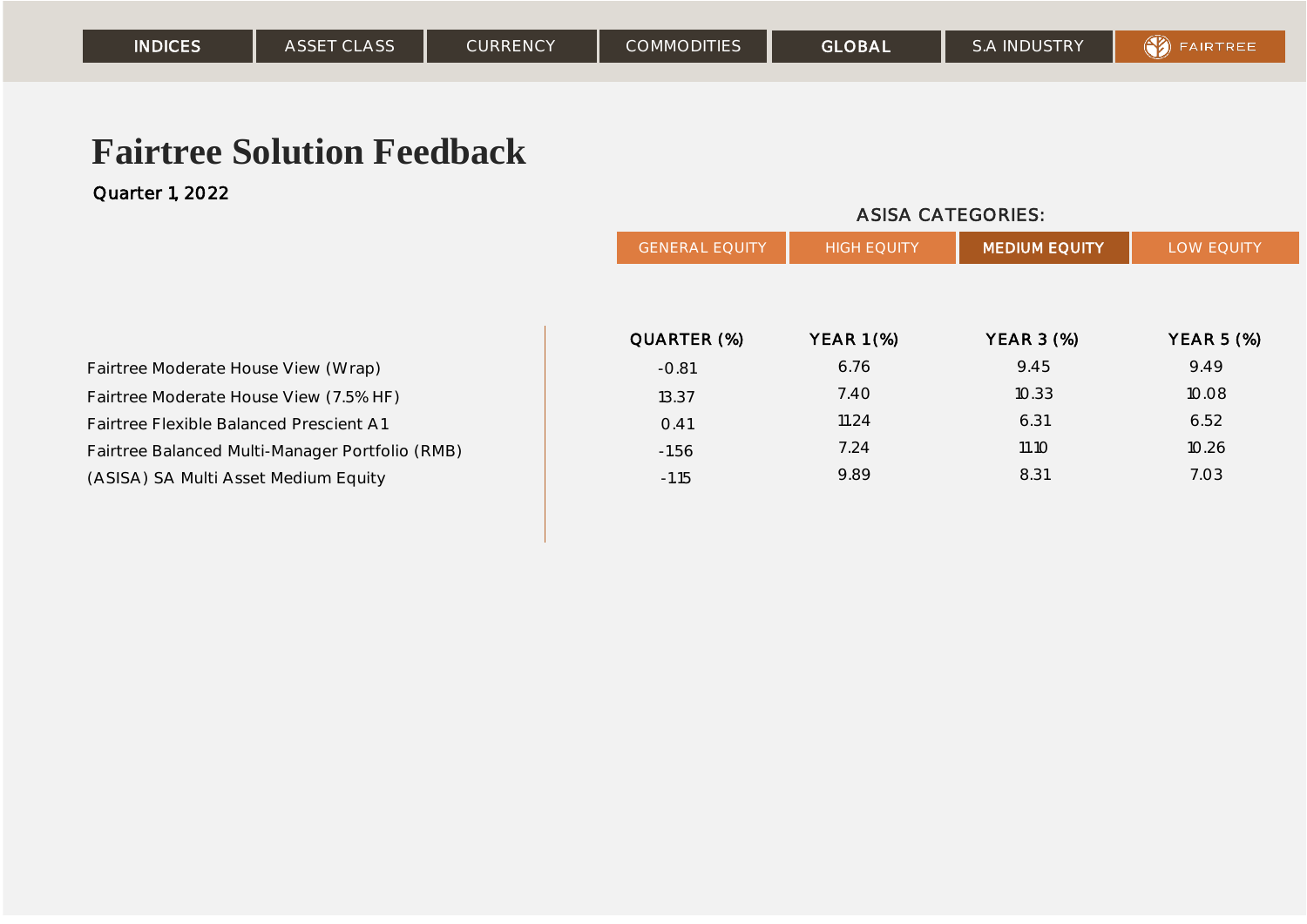Quarter 1, 2022

| <b>ASISA CATEGORIES:</b> |                    |                      |                   |  |  |
|--------------------------|--------------------|----------------------|-------------------|--|--|
| <b>GENERAL EQUITY</b>    | <b>HIGH EQUITY</b> | <b>MEDIUM EQUITY</b> | <b>LOW EQUITY</b> |  |  |
|                          |                    |                      |                   |  |  |
|                          |                    |                      |                   |  |  |
| QUARTER (%)              | <b>YEAR 1 (%)</b>  | <b>YEAR 3 (%)</b>    | <b>YEAR 5 (%)</b> |  |  |
| $-1.22$                  | 6.30               | 7.96                 | 8.44              |  |  |
| $-0.51$                  | 7.00               | 8.96                 | 9.12              |  |  |
| 1.64                     | 8.48               | 13.50                | 11.69             |  |  |
| $-0.92$                  | 8.69               | 7.29                 | 6.67              |  |  |
|                          |                    |                      |                   |  |  |

Fairtree Stable House View (Wrap) Fairtree Stable House View (7.5%) Fairtree Cautious Multi-Manager (RMB) (ASISA) SA Multi Asset Low Equity